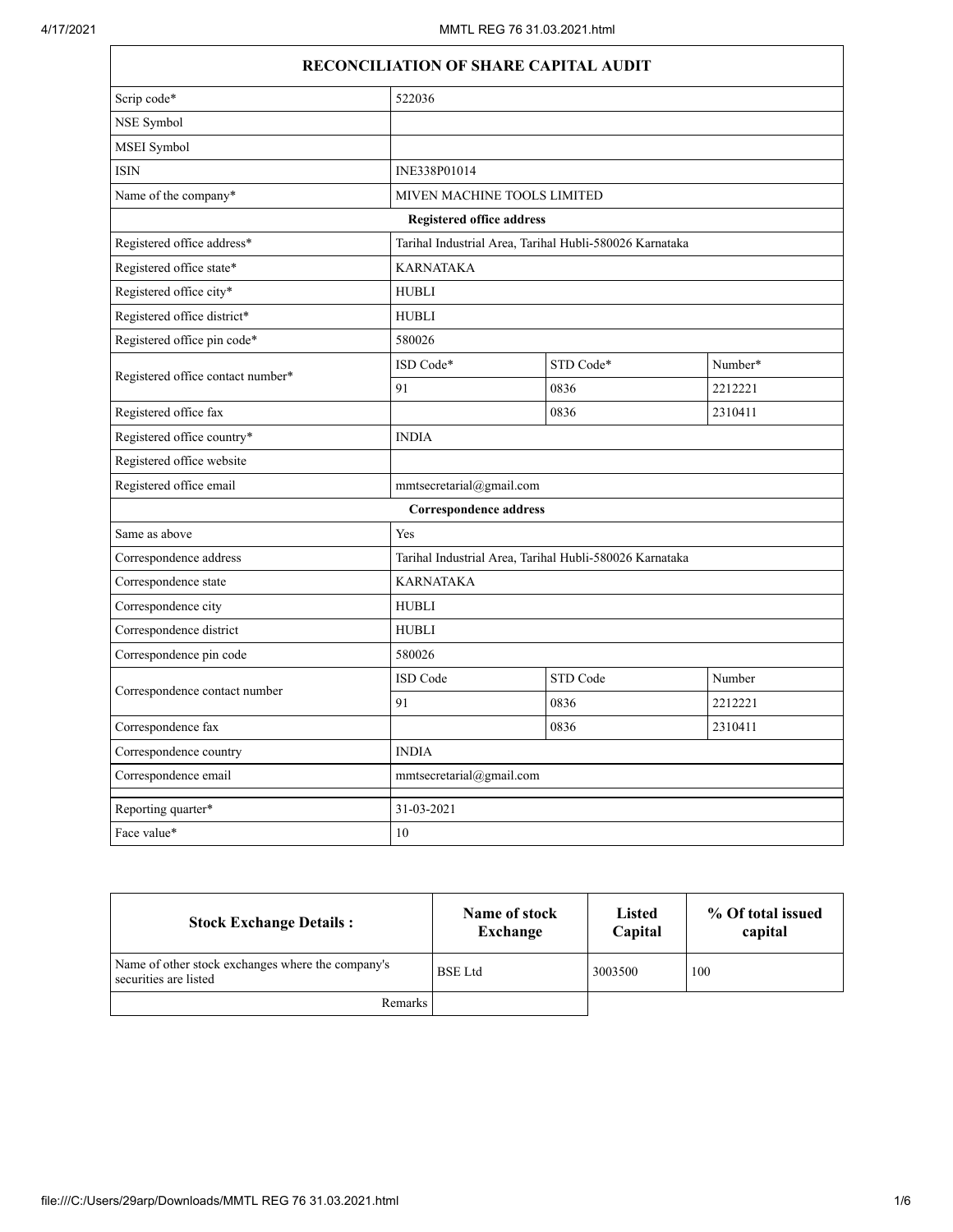| <b>Capital Details:</b>                                                           |                  |                           |
|-----------------------------------------------------------------------------------|------------------|---------------------------|
|                                                                                   | Number of shares | % Of total issued capital |
| Issued capital*                                                                   | 3003500          |                           |
| Listed capital (BSE) (As per company records)*                                    | 3003500          | 100                       |
| Held in dematerialised form in CDSL*                                              | 170655           | 5.68                      |
| Held in dematerialised form in NSDL*                                              | 2502346          | 83.31                     |
| Physical*                                                                         | 330499           | 11                        |
| Total no.of shares*                                                               | 3003500          | 100                       |
| Reasons for difference if any, Between issued capital and listed capital*         |                  |                           |
| Reasons for difference if any, Between issued capital and total number of shares* |                  |                           |
| Reasons for difference if any, Between listed capital and total number of shares* |                  |                           |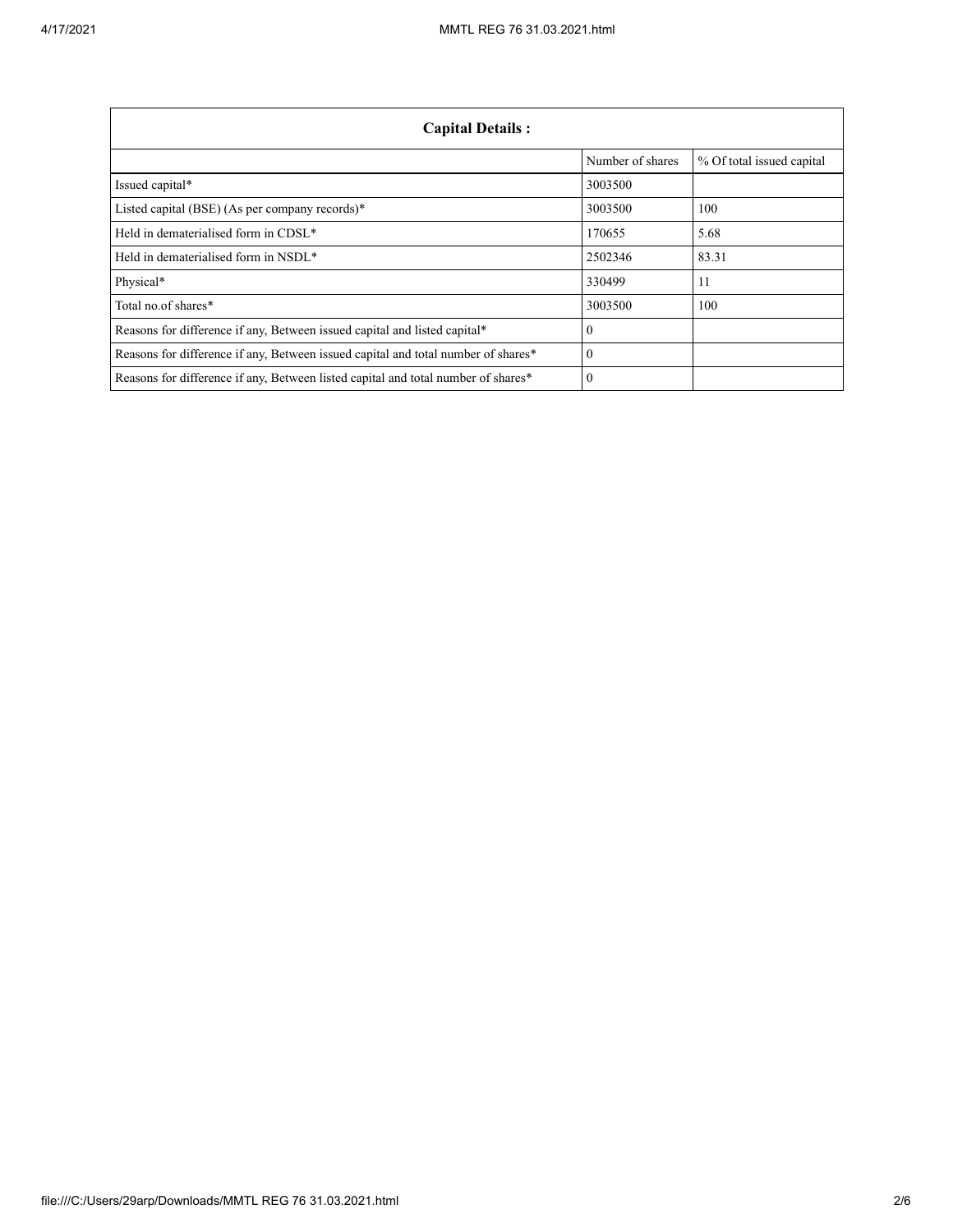**Certifying the details of changes in share capital during the quarter under consideration as per Table below :**

Whether changes during the quarter\* No

Register of members is updated\* Yes If not, Updated upto which date Reference of previous quarter with regards to excess dematerialised shares,If any. Has the company resolved the matter (excess dematerialised shares mentioned above) in the current quarter ?\* NA If not, Reason why ?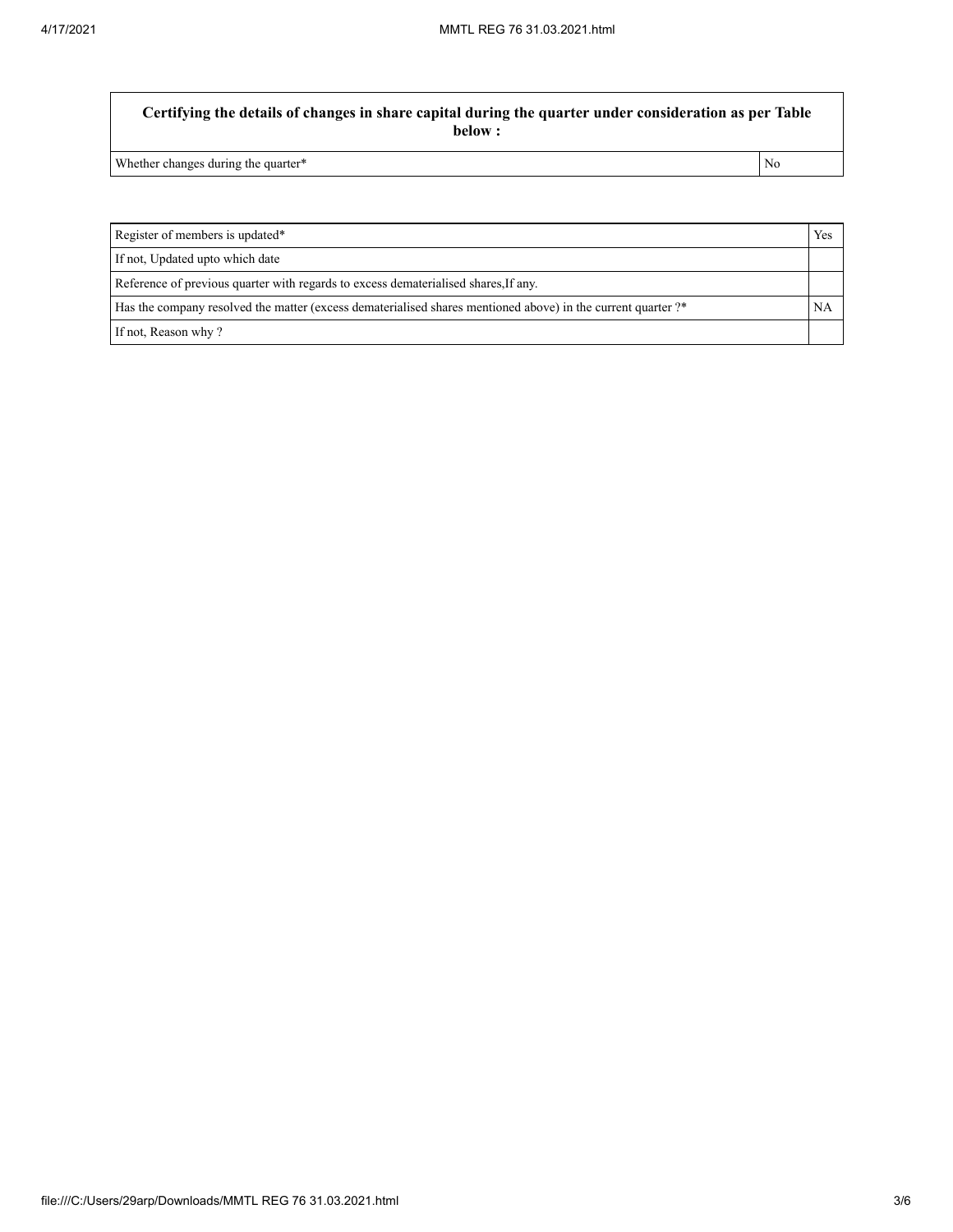$\overline{\Gamma}$ 

| Mentioned the total no.of requests, If any, confirmed after 21 days and the total no.of requests pending<br>beyond 21 days with the reasons for delay |                 |               |                   |
|-------------------------------------------------------------------------------------------------------------------------------------------------------|-----------------|---------------|-------------------|
| Total no.of demat requests                                                                                                                            | No.of requests* | No.of shares* | Reasons for delay |
| Confirmed after 21 days*                                                                                                                              |                 |               |                   |
| Pending for more than 21 days*                                                                                                                        |                 |               |                   |
| Remarks                                                                                                                                               |                 |               |                   |

| <b>Compliance Officer Details</b>                                            |                                                    |  |
|------------------------------------------------------------------------------|----------------------------------------------------|--|
| Whether Compliance officer appointed                                         | Yes                                                |  |
| Whether Qualified Company Secretary is Compliance Officer *                  | Yes                                                |  |
| Name of the compliance officer*                                              | ARPITA RAHUL DHAKANE                               |  |
| Date of Appointment                                                          | 25-05-2018                                         |  |
| Designation*                                                                 | COMPANY SECRETARY AND COMPLIANCE<br><b>OFFICER</b> |  |
| Membership Nos                                                               | ACS-54201                                          |  |
| Telephone no.*                                                               | 0836-2212221                                       |  |
| Fax no.                                                                      | 0836-2310411                                       |  |
| $E$ -mail id*                                                                | mmtsecretarial@gmail.com                           |  |
| Whether any change in Compliance Officer during the previous 2 quarters*     | No                                                 |  |
| Whether the previous Compliance Officer was Qualified Company Secretary<br>* |                                                    |  |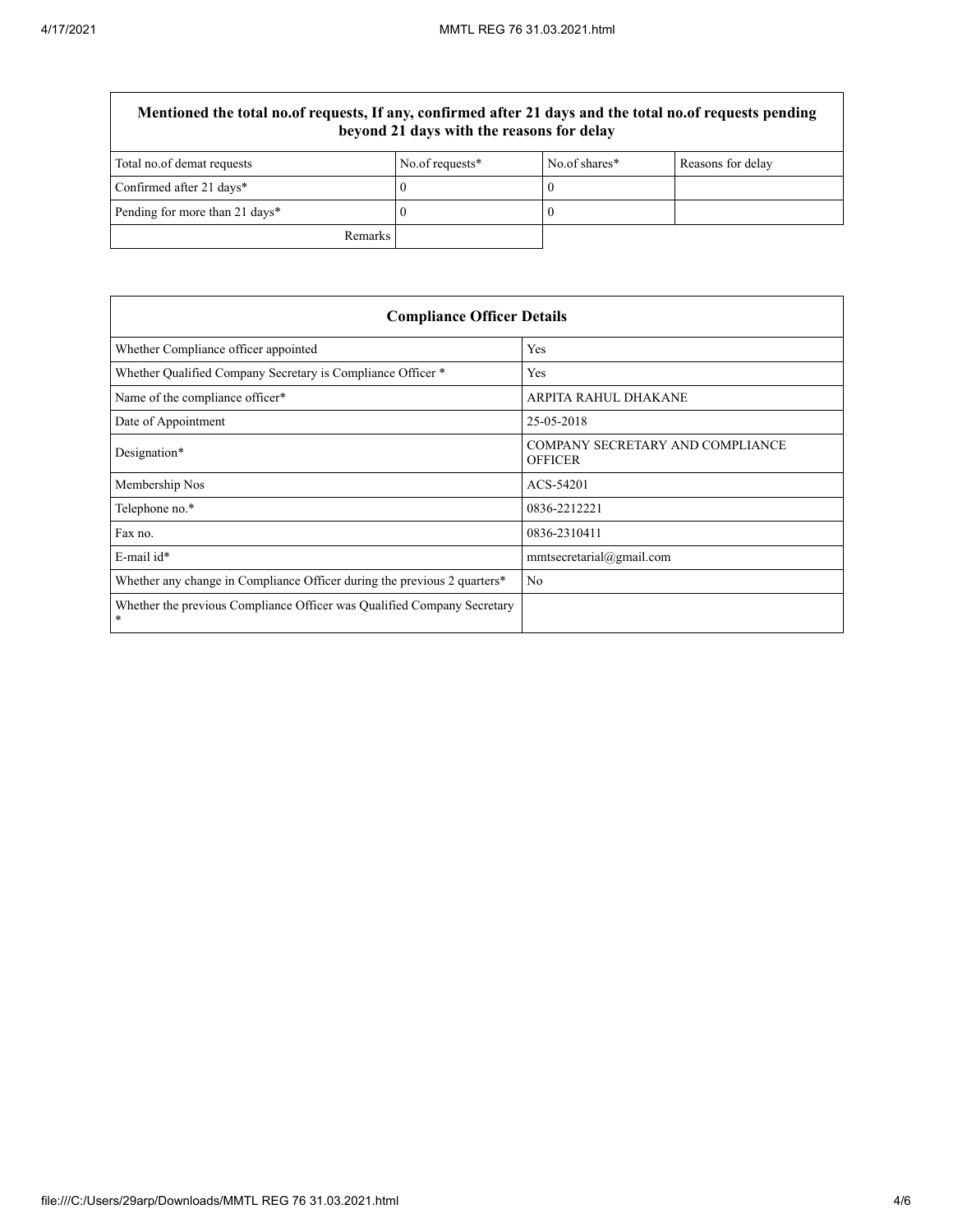| <b>Details of Previous Compliance Officer</b> |  |
|-----------------------------------------------|--|
| Previous Compliance Officer Name              |  |
| Membership Nos                                |  |
| Date of Appointment                           |  |
| Date of Cessation                             |  |